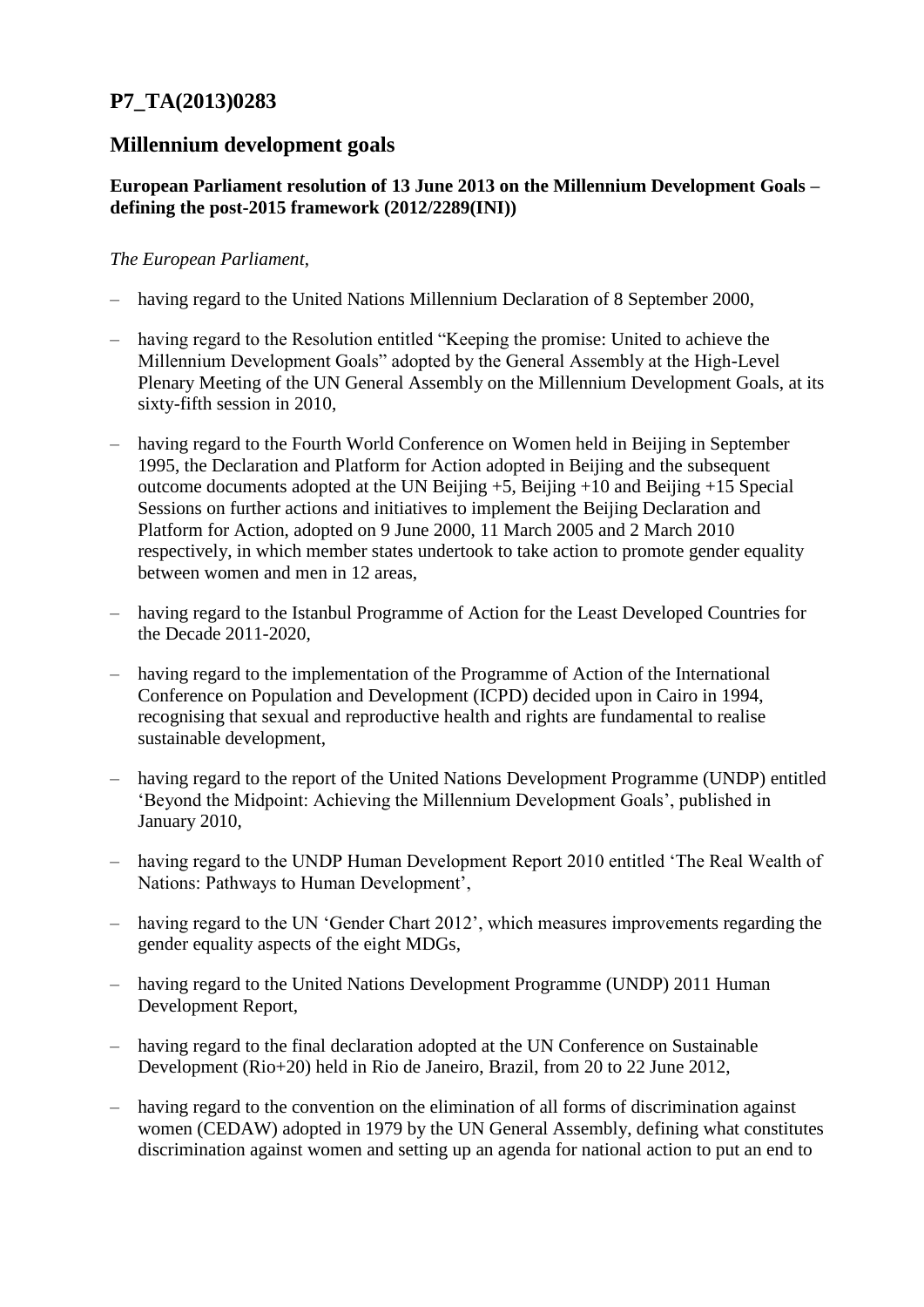such discrimination,

- having regard to the Universal Declaration of Human Rights and the human rights legal framework,
- having regard to the work of the UN System Task Team on the Post-2015 UN Development Agenda, led jointly by the UN Department of Economic and Social Affairs (UN DESA) and the UNDP, with support from all UN agencies and in consultation with relevant stakeholders,
- having regard to the June 2012 UN Report to the UN Secretary General entitled "Realizing the future we want for all",
- having regard to the work of the UN Secretary-General's High-Level Panel of Eminent Persons on the Post-2015 Development Agenda and the outcome of the Rio+20 conference,
- having regard to the Monterrey Consensus adopted at the international conference on Financing for Development held in Monterrey, Mexico, from 18 to 22 March 2002,
- having regard to the declaration and action plan adopted at the High-Level Forum on Aid Effectiveness held in Busan in December 2011,
- having regard to the Paris Declaration on Aid Effectiveness and the Accra Agenda for Action,
- $-$  having regard to the European Consensus on Development<sup>1</sup> and the EU Code of Conduct on Complementarity and Division of Labour in Development Policy<sup>2</sup>,
- having regard to Article 7 of the Treaty on the Functioning of the European Union (TFEU), which reaffirms that the EU shall ensure consistency between its policies and activities, taking all of its objectives into account,
- having regard to Article 208 TFEU, which stipulates that 'the Union shall take account of the objectives of development cooperation in the policies that it implements which are likely to affect developing countries',
- having regard to the Commission communication of 12 April 2005 entitled 'Policy Coherence for Development' (COM(2005)0134), and the Council conclusions entitled 'Policy Coherence for Development', 3166th Foreign Affairs Council meeting of 14 May 2012,
- having regard to the Commission communication of 3 March 2010 entitled 'An EU policy framework to assist developing countries in addressing food security challenges' (COM(2010)0127),
- having regard to the Commission communication of 31 March 2010 entitled 'Humanitarian Food Assistance' (COM(2010)0126),
- having regard to the Commission communication of 3 October 2012 entitled 'The EU

 $1$  $\frac{1}{2}$  OJ C 46, 24.2.2006, p. 1.

<sup>2</sup> Council Conclusions 9558/07, 15.5.2007.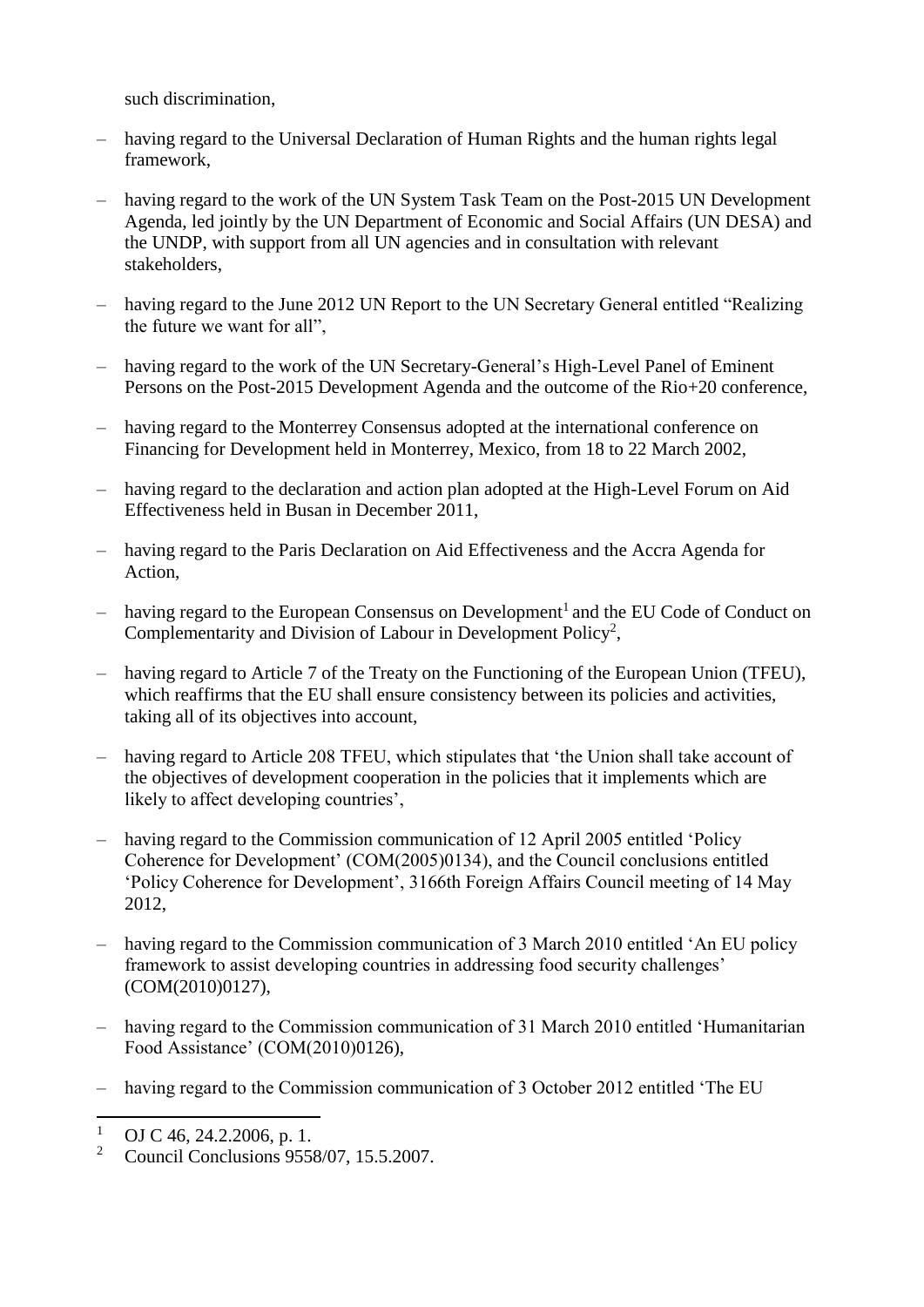Approach to Resilience: Learning from Food Security Crises' (COM(2012)0586),

- having regard to the Commission communication of 12 March 2013 entitled 'Enhancing Maternal and Child Nutrition in External Assistance: an EU Policy Framework' (COM(2013)0141),
- having regard to the European Report on Development of 19 September 2008 entitled 'Millennium Development Goals at Midpoint: Where do we stand and where do we need to  $\Omega$ <sup>2</sup>.
- having regard to the Commission communication of 27 February 2013 entitled "A decent life for all: Ending poverty and giving the world a sustainable future" (COM(2013)0092),
- having regard to the proposal for a regulation of the European Parliament and of the Council establishing a Partnership Instrument for cooperation with third countries (COM(2011)0843, SEC(2011)1475, SEC(2011)1476),
- having regard to the Commission proposal of 7 December 2011 for a regulation of the European Parliament and of the Council establishing a financing instrument for development cooperation (COM(2011)0840),
- having regard to the Commission communication of 29 June 2011 entitled 'A Budget for Europe 2020' (COM(2011)0500) and the Commission working paper of the same date entitled 'A Budget for Europe 2020: the current system of funding, the challenges ahead, the results of stakeholders consultation and different options on the main horizontal and sectoral issues' (SEC(2011)0868),
- having regard to the Commission's joint communication of 7 December 2011 to the European Parliament and the Council entitled 'Global Europe: A New Approach to financing EU external action' (COM(2011)0865),
- having regard to the Commission communication of 7 December 2011 entitled 'Preparation of the multiannual financial framework regarding the financing of EU cooperation for African, Caribbean and Pacific States and Overseas Countries and Territories for the 2014- 2020 period' (COM(2011)0837),
- having regard to the Council conclusions on EU Support for Sustainable Change in Transition Societies, 3218th Foreign Affairs Council meeting of 31 January 2013,
- having regard to the Council conclusions entitled 'Increasing the Impact of EU Development Policy: an Agenda for Change', 3166th Foreign Affairs Council meeting of 14 May 2012,
- having regard to the Commission communication of 12 September 2012 to the European Parliament, the Council, the European Economic and Social Committee and the Committee of the Regions entitled 'The roots of democracy and sustainable development: Europe's engagement with Civil Society in external relations' (COM(2012)0492),
- having regard to the Commission's public consultations on the preparation of an EU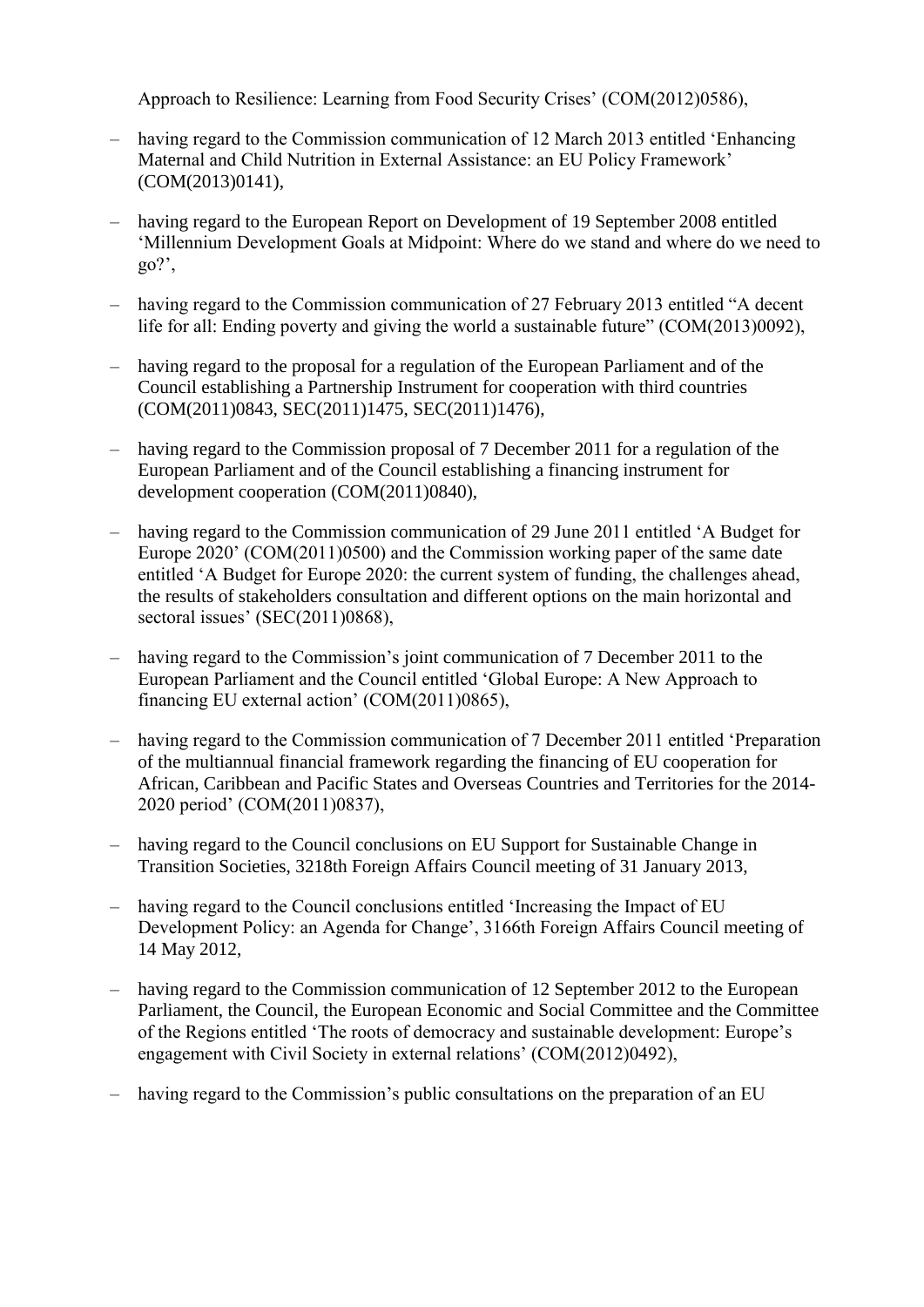position 'Towards a Post-2015 Development Framework'<sup>1</sup> , which ran from 15 June 2012 to 15 September 2012 and was open to all interested stakeholders, individuals, organisations (governmental/non-governmental, parliamentary, academic, private-sector, etc.) and countries,

- having regard to the Commission communication of 21 April 2010 entitled 'A twelve-point EU action plan in support of the Millennium Development Goals' (COM(2010)0159),
- having regard to its resolution of 15 June 2010 on 'progress towards the achievement of the Millennium Development Goals: mid-term review in preparation of the UN high-level meeting in September  $2010^2$ ,
- having regard to the January 2013 study entitled 'Millennium Development Goals and beyond 2015 – a strong EU engagement',
- having regard to Rule 48 of its Rules of Procedure,
- having regard to the report of the Committee on Development and the opinion of the Committee on Women's Rights and Gender Equality (A7-0165/2013),
- A. whereas the Millennium Development Goals (MDGs) have raised awareness that ending global poverty is an urgent challenge and a priority for global action thanks to their limited set of concrete and time-bound targets; whereas, two years from the 2015 target date for the MDGs, there has been significant progress: the target of reducing extreme poverty by half has been reached, as has the target of halving the proportion of people who lack dependable access to improved sources of drinking water, conditions for over 200 million people living in slums have been improved, primary school enrolment of girls now equals that of boys and accelerating progress in reducing child and maternal mortality can be seen; whereas, however, the current MDGs do not sufficiently address the root causes of poverty such as inequalities within and among countries, social exclusion, biodiversity and governance;
- B. whereas the European Consensus for Development, signed by the Commission, the Council and Parliament is an *acquis communautaire*; recalling the importance and scope of this document, which enshrines the European Roadmap for development, as well as the *acquis* and the guidelines arising from it;
- C. whereas the MDGs have helped to define poverty as a multidimensional deprivation in people's lives, covering education, health, the environment, food, employment, housing and gender equality;
- D. whereas global challenges remain and are expected to increase poverty, hunger and malnutrition, lack of access to quality health care for all, restricted access to medication, lack of proper, safe sanitation and hygiene, insufficient levels of quality, primary and secondary education, high unemployment – particularly youth unemployment, lack of social protection and respect for human rights, inequalities, including gender, as well as environmental degradation and climate change - prompting the need to find new development pathways that could lead to inclusive and sustainable development for all;

 $\overline{a}$ 

<sup>1</sup> http://ec.europa.eu/europeaid/what/millenium-development-goals/index\_en.htm

<sup>&</sup>lt;sup>2</sup> OJ C 236 E, 12.8.2011, p. 48.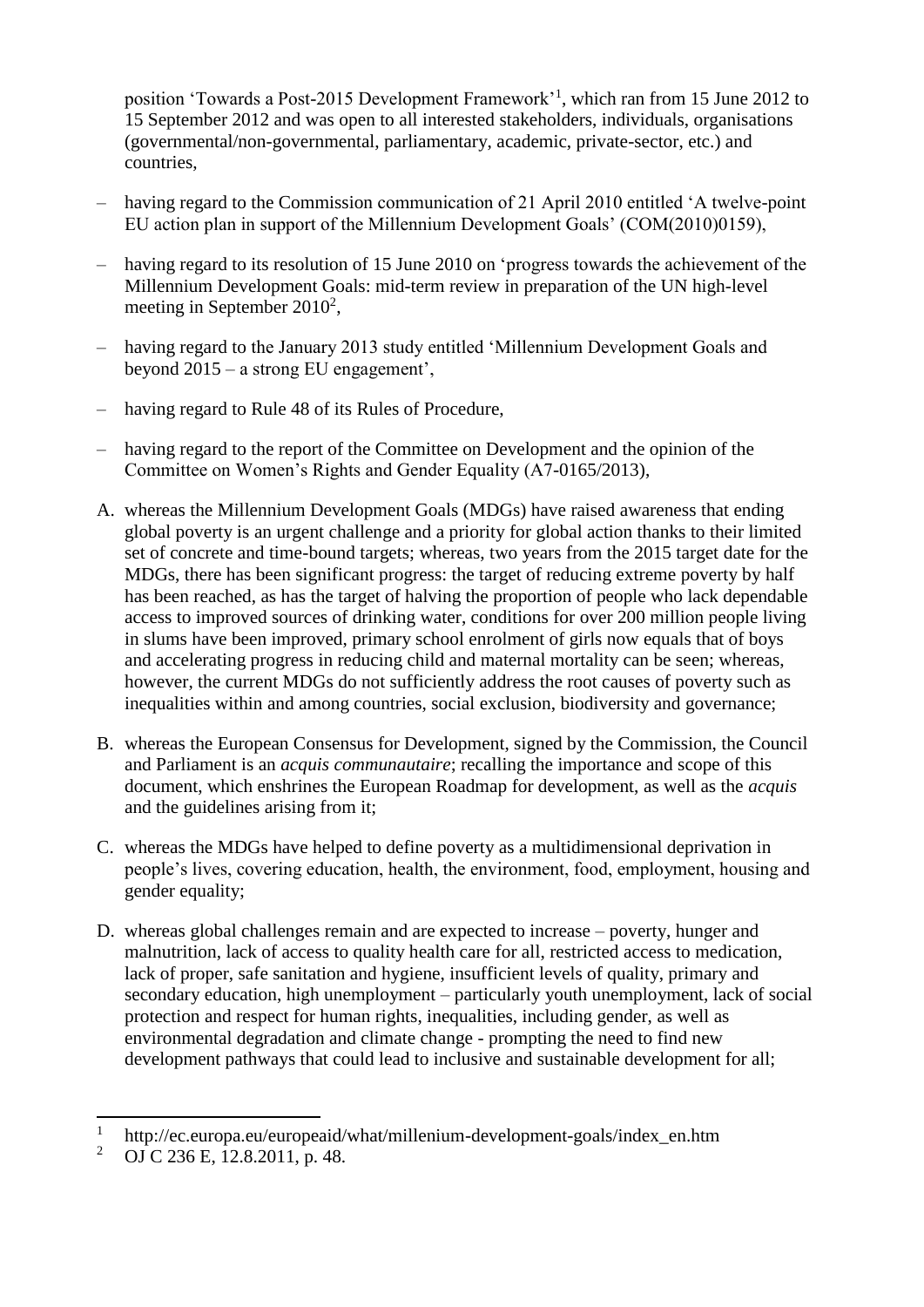- E. whereas nearly one billion people in the world are undernourished and more than 200 million are unemployed; whereas only 28 % of the global population is covered by comprehensive social protection systems, reflecting high degrees of informal employment and whereas an estimated 1.4 billion people lack access to sufficient energy services, hampering their ability to overcome poverty;
- F. whereas the problem of malnutrition in developing countries kills an estimated 2,6 million children every year and owing to the effects of climate change the number of undernourished is expected to increase;
- G. whereas an estimated 140 million girls will become child brides by 2020 if current rates of early marriage continue;
- H. whereas three-quarters of the world's poor people live in middle income countries and, according to the World Development Indicators 2008 of the World Bank, income and wealth inequalities within countries have increased since the early 1980s, including in highincome countries; whereas insecurity about incomes and jobs has also increased owing to patterns of globalisation based on outsourcing and weaker labour protection;
- I. whereas it is projected that in 2015 more than 600 million people will still be using unimproved water sources which pose a risk to health and that one billion people, of which 70 % are women, will be living on less than USD 1,25 per day, especially in a number of African countries, but also in emerging countries, and, if present trends continue, the MDG target to halve the proportion of people living without basic sanitation services will not be met until 2049; whereas currently almost 200 million people are unemployed, about 74 million of those are between the ages of 15 and 24, and only 20 % of the world's population has adequate social security coverage, while more than half lack any coverage at all; whereas declaring 2015 the European Year for Development will thus help raise public awareness in Europe of the importance of the new MDGs;
- J. whereas the global food, energy and financial crisis of 2007-2010, coupled with the global economic decline and climate change, highlighted the fragility of global food supply systems and exposed failures of financial and commodity markets and of global governance mechanisms;
- K. whereas sustainability concerns, including the urgent need to reduce global greenhouse gas emissions and to achieve more equitable and sustainable management and governance of natural resources, represent the key challenge for a transformative agenda;
- L. whereas the 1986 Declaration on the Right to Development affirms development as a fundamental human right; whereas the Declaration commits to a "human rights based" approach, characterized by the realisation of all human rights (economic, social, cultural, civil and political) and whereas the Declaration also commits to strengthening international cooperation;
- M. whereas the achievement of the MDGs before the deadline will depend largely on the fulfilment of the Global Partnership for Development, and whereas the EU and its Member States should stick to their commitments and not allow the current economic and financial crisis to halt the progress that has been made;
- N. whereas Article 208 TFEU establishes that the reduction and, in the long term, eradication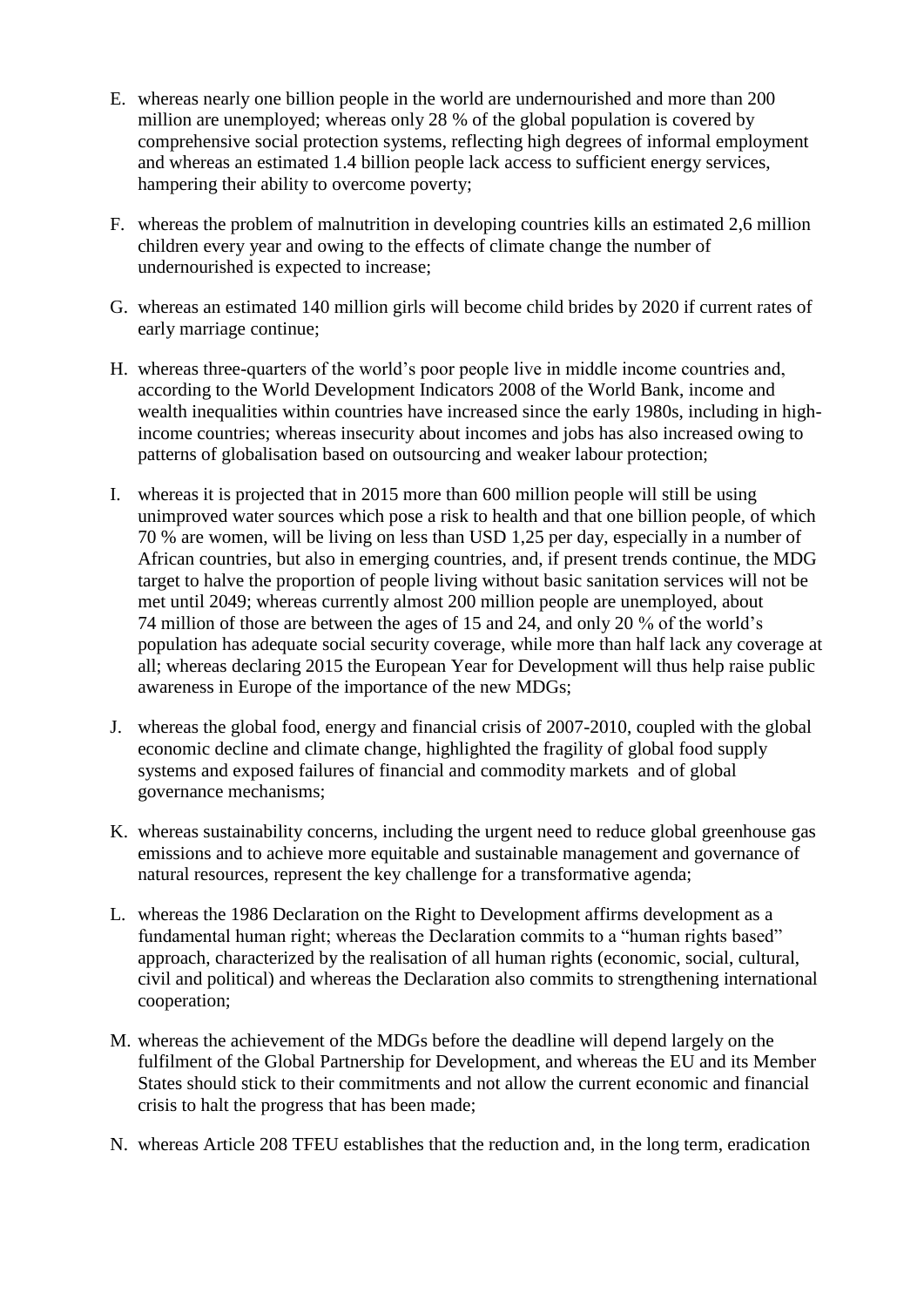of poverty is the primary objective of EU development policy;

- O. whereas 50 years of donor-driven development policy have created excessive addiction and  $\text{ dependency}^1$ ;
- P. whereas the UN is working closely with all stakeholders, in an inclusive manner, to build on the momentum generated by the MDGs and to carry on with an ambitious post-2015 development agenda, which should be based on better quality aid, improved coordination, and respect for the principles of policy coherence;
- Q. whereas the EU's commitment to ensure policy coherence for development (PCD), in accordance with the conclusions of the European Council in 2005, was reaffirmed in its conclusions of 14 May 2012<sup>2</sup>;
- R. whereas the EU, as the world's largest donor, is determined to achieve the MDGs on time and is deeply engaged in the negotiations on the post-2015 development agenda;
- S. whereas the European Parliament attaches particular relevance to this process and considers that the EU should work as a driving force for the post-2015 framework;
- T. whereas a significant number of fragile or conflict-affected states have not met a single MDG target<sup>3</sup>;
- U. whereas the lack of peace, security, democracy, respect for human rights and political stability, together with corruption and human rights violations, prevents poor countries from fulfilling their development potential;
- V. whereas 75 % of the world's poor people live in middle-income countries (MICs), despite their economic growth and whereas the specific situation in MICs, should not therefore be overlooked when reviewing the MDGs while taking into account the principle of differentiation as agreed in the new development agenda;

## *I. Millennium Development Goals and new challenges*

- 1. Affirms that the Millennium Development Goals defined in 2000 figure among many successes in middle-income countries and developing countries and that these results must be correctly analysed for the future framework in order to achieve more global and sustainable results;
- 2. Stresses that the global landscape has dramatically changed over the last decade, as has the nature of poverty, with an increased gap and inequality between and within countries becoming a major issue in the context of poverty eradication;
- 3. Points out that although some developing countries have become donors, they still face high and increasing levels of inequality comparable to that of other developing countries; points out that, among other things, climate change, food insecurity, migration, unemployment, demographic change, corruption, resource constraints, unsustainable growth, financial and

 $\overline{a}$ 

<sup>1</sup> http://www.ecdpm-talkingpoints.org/african-consultations-post2015-development-agenda.

 $\frac{2}{3}$  Doc. 9317/12.

<sup>3</sup> OECD et al, 2011, 'Conflict, fragility and armed violence are major factors preventing the achievement of the MDGs'.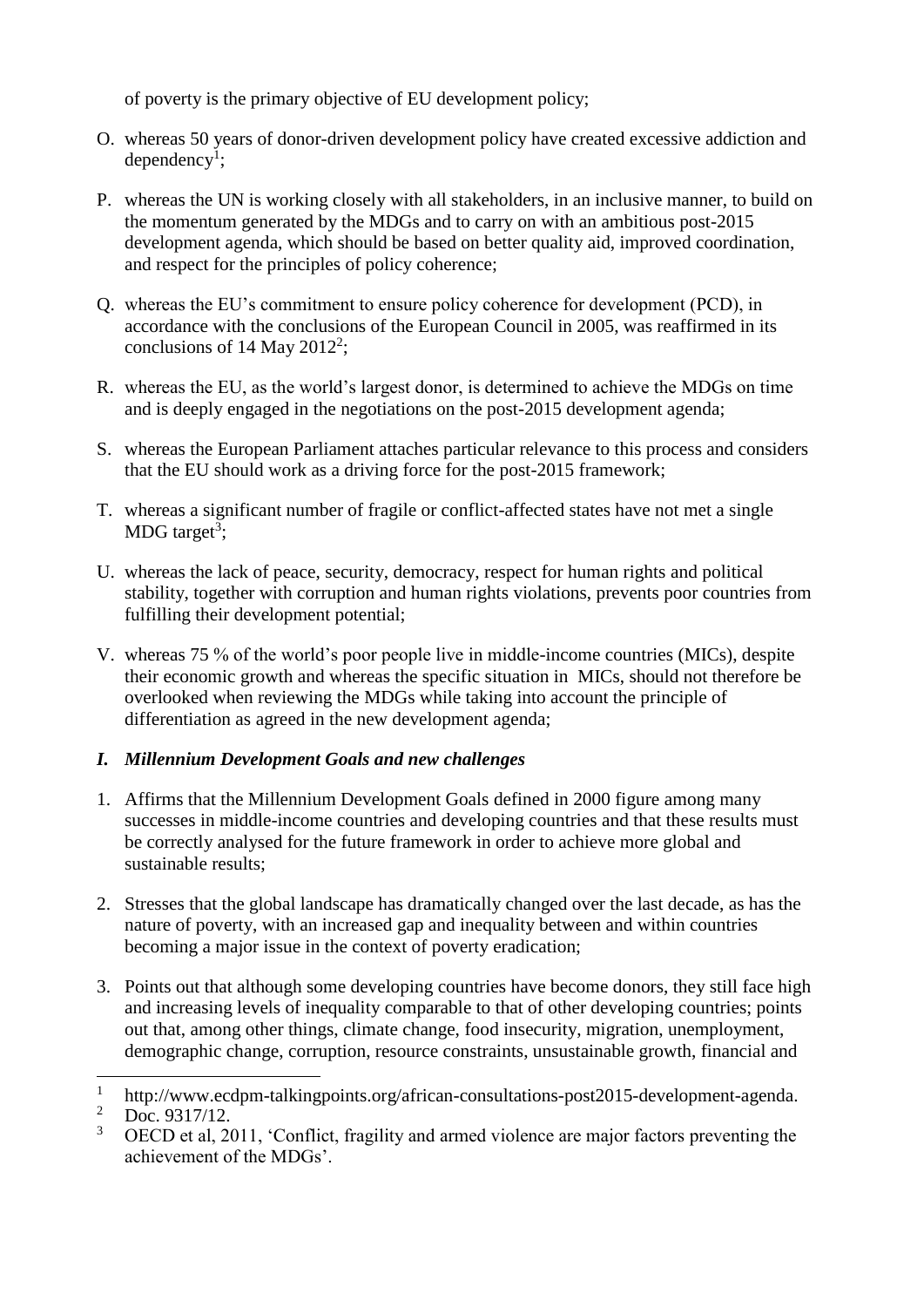economic crises and human rights violations pose complex and interrelated challenges;

- 4. Recalls that environmental degradation jeopardises the achievement of MDGs, including the objective of eradicating extreme poverty and hunger; in particular, recalls that persistent inequalities and struggles over scarce resources are among the key drivers of conflict, hunger, insecurity and violence, which in turn are key factors that hold back human development and efforts to achieve sustainable development; calls for the adoption of a more holistic approach that reflects the outcome and follow-up of the Rio+20 Conference on Sustainable Development;
- 5. Stresses the need for coherence between the EU's trade policies and its policies on development, in particular as regards the outermost regions;
- 6. Urges the EU to lead with one strong voice during the discussions on the post-2015 framework and up until the UN Summit and to adopt a common, effective and ambitious position on the principles and goals that should be part of the new post-2015 development framework; points out, at the same time, that there must be a single, comprehensive and integrated framework,with clear benchmarks incorporating the key development and sustainability issues, and that this framework must be universal and global in nature, promoting prosperity, human rights and well-being for all and signifying the direct and active involvement of all countries in its construction and implementation, and paying attention to the role and responsibilities of richer countries - beyond financing - in its success;
- 7. Points out that the global partnership for development should be reoriented to take into account the changed context and should be closely linked to the new dimensions of the post-2015 agenda; underlines that a reshaped and reinvigorated global partnership for development will be essential for implementing the post-2015 agenda and for ensuring effective accountability mechanisms at all levels;
- 8. Considers that this unified approach requires due coordination between the EU and its Member States before it is presented at the New York Autumn Summit as well as high visibility during the negotiation process under the leadership of the European Commissioner for Development; calls on the EU, which is the major donor worldwide, to fully assume its role as the key player on the post-2015 agenda;
- 9. Calls for the goals of the post-2015 development framework to include the MDGs as well as the sustainable development goals (SDGs) and promote prosperity and well-being for all, including disadvantaged groups, such as women, children, the elderly and persons with disabilities; stresses that there must be genuine flexibility according to capacities to set national targets with direct and active involvement of developing countries and development partners, especially civil society; points out that rich countries must make strong commitments, both related to their own development and to their policies that affect other countries;
- 10. Stresses that the lack of progress on those MDGs that relate to the position of women is caused not only by financial or technical obstacles, but particularly by a lack of political will;

## *II. Poverty eradication*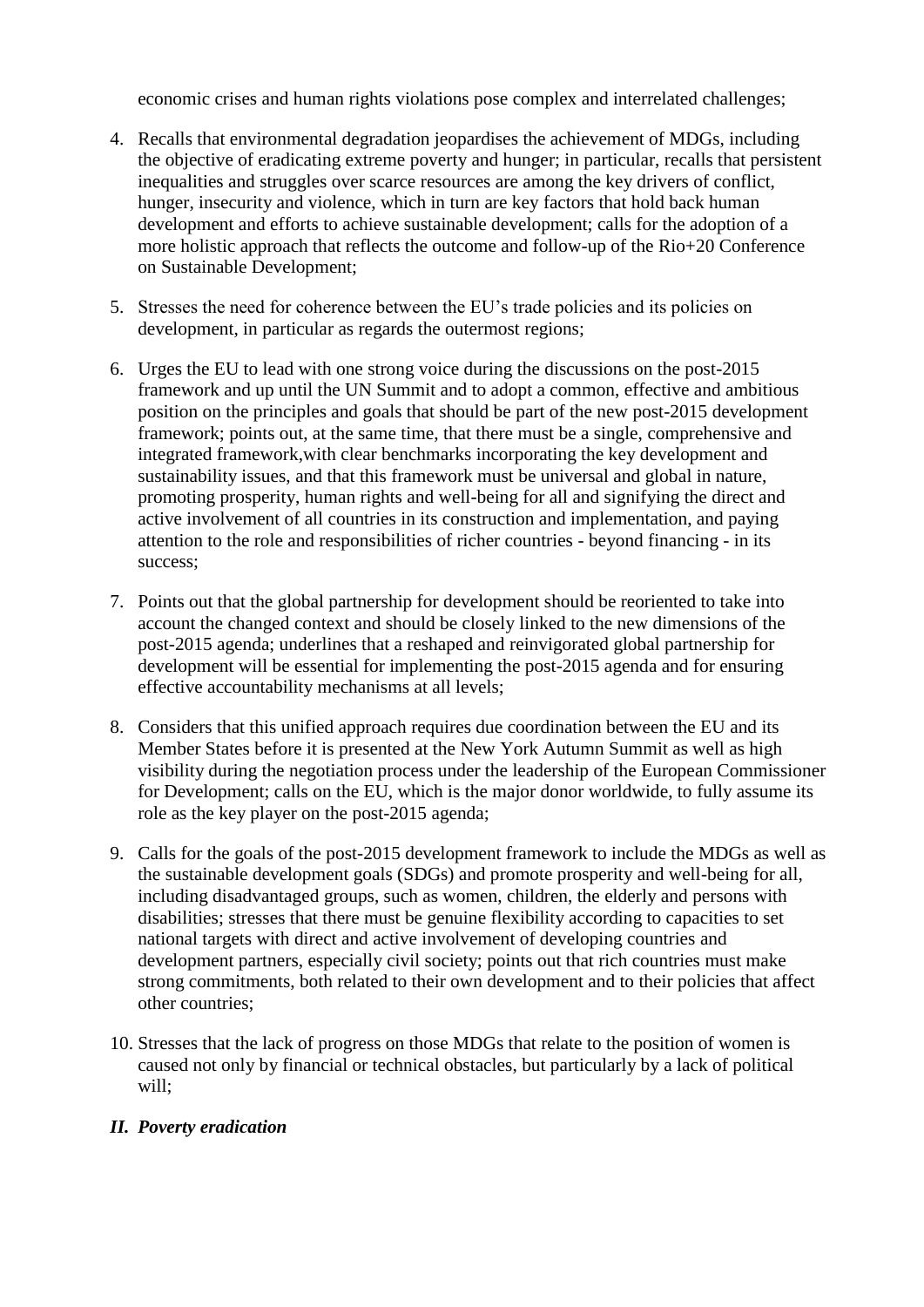- 11. Urges that poverty eradication, which is the primary objective of EU development cooperation, and the achievement of sustainable social and environmental development within the planetary boundaries must be the imperative global priorities for the post-2015 development agenda;
- 12. Stresses that inequality hampers economic development and poverty reduction efforts; in particular, recalls that high levels of inequality make it difficult to construct broad-based, redistributive and fiscally sustainable social welfare systems that are grounded on principles of social solidarity, while high levels of inequality may raise crime levels or cause violent conflict, especially in multi-ethnic societies; believes that the structural causes of poverty need to be addressed in order to bring real change to society;
- 13. Acknowledges the ways in which development and poverty eradication are intertwined with the challenges of peace and security, the environment, human rights, gender equality, democracy and good governance; hence, calls for a renewed approach to poverty eradication which takes into consideration the importance of inclusive economic development and growth, redistribution of wealth through budgetary means, decent work, efficient professional training, environmental sustainability, human rights and good governance;
- 14. Calls for the "post-MDG agenda" to be anchored to the 1986 Declaration on the Right to Development, which not only affirms development as a fundamental human right but also addresses development as a process;
- 15. Calls for the integration of gender mainstreaming into a growth-oriented approach to end poverty and for the inclusion of gender equality in all EU programmes, policies and strategies and across the post-2015 framework;
- 16. Stresses that inclusiveness is a dynamic concept that goes beyond a "pro-poor" strategy, and implies broadening the focus to include vulnerable populations in precarious livelihoods, which calls for development strategy to be anchored in the macroeconomic framework; considers that defining qualitative indicators will be critical to monitor both the degree to which development progress is inclusive and sustainable, and the extent to which the needs of the most deprived and vulnerable groups are being addressed;
- 17. Calls, in this connection, for a broader definition of poverty than one based on gross domestic product (GDP) alone; stresses that global and national averages exclude large numbers of the world's poor;

#### *Health, nutrition, education and social protection*

- 18. Recognises that addressing child and maternal malnutrition requires long-term development strategies, focusing on sectors which influence malnutrition, such as health, education, water and sanitation, and agriculture;
- 19. Recalls that the multidimensionality of human well-being needs to be fully acknowledged; recalls, in this respect, that health, nutrition, social protection, gender equality and education are key drivers of poverty eradication and inclusive economic development;
- 20. Stresses the importance of reducing gender gaps firstly in education, when it comes to raising the average quality of human capital, and secondly in health, in order to make better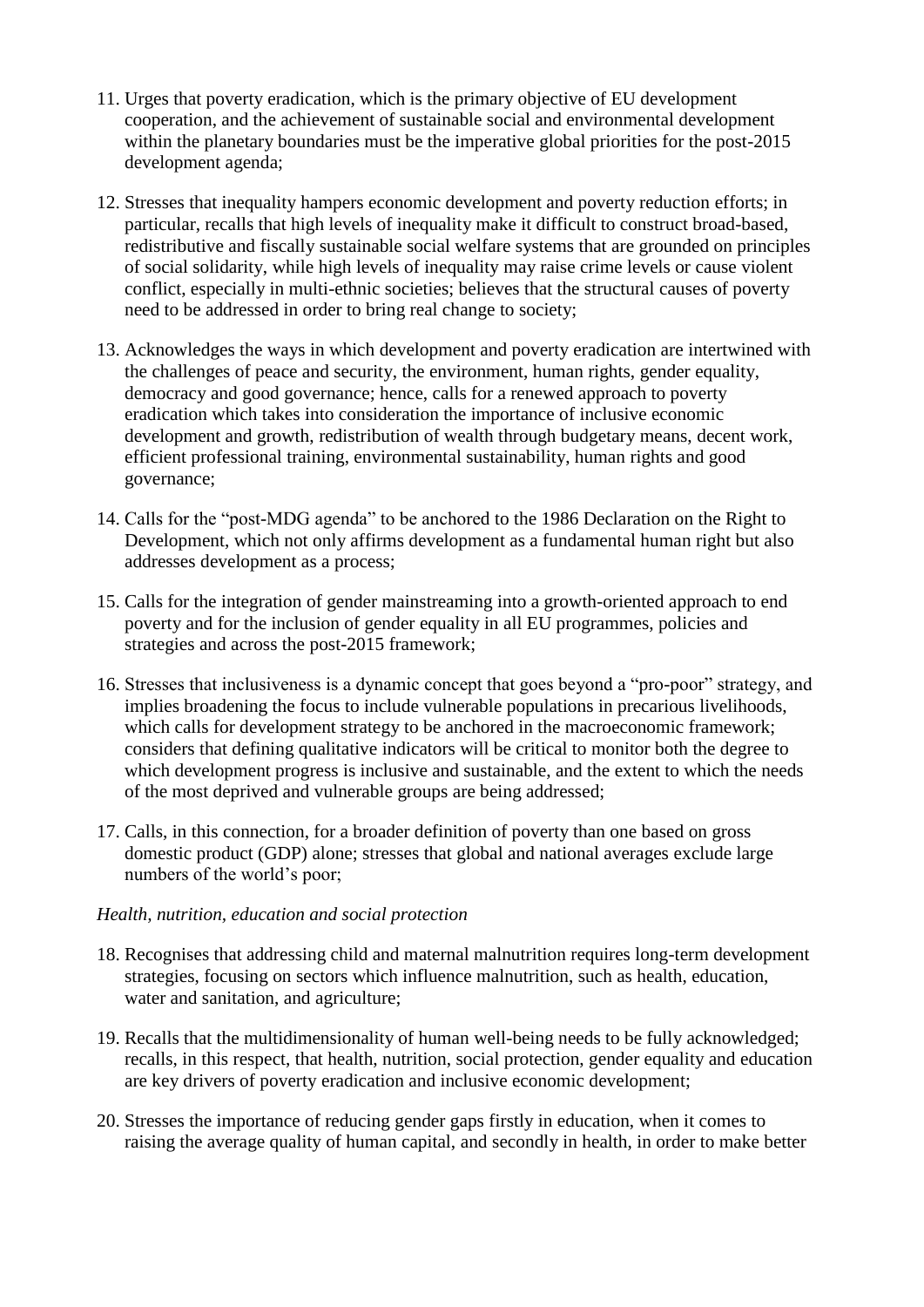progress in improving maternal health and reducing child mortality rates;

- 21. Asks for the EU to strongly defend the right to the highest attainable standard of health, including sexual and reproductive health and rights and the integration of HIV/AIDS, inter alia in the provision of voluntary family planning, safe abortion and contraceptives;
- 22. Stresses that the post-2015 MDG framework includes a specific goal on the elimination of all forms of violence against women;
- 23. Stresses that access to universal health coverage (UHC) combining both treatment and a preventive approach -, universal access to adequate nutritious food, and high quality education for all and at all levels which enable employment should be considered to be major goals of the post-2015 agenda;
- 24. Insists that the post-2015 framework must include, firstly, targets on the accessibility and affordability of quality health care with a focus on health promotion, prevention and curative interventions including sexual and reproductive health and rights and HIV/AIDS as key elements, and secondly, practical steps towards the establishment of basic health care systems that ensure prevention, treatment, care and support for all people, including the most marginalised and disadvantaged groups such as minorities, prisoners, migrants, undocumented people, sex workers and drug users;
- 25. Calls for accelerated global action to reduce maternal, newborn and child mortality and reaffirms the central importance of universal access to reproductive health care;
- 26. Calls for continued support for research into more effective and sustainable prevention and treatment programmes, including research and development in relation to effective forms of medical intervention, including vaccines, drugs and diagnostics;
- 27. Notes that women play a crucial role in nutrition and food security, being responsible for 80 % of farming in Africa, even though they are still hardly ever able to own the land they cultivate; stresses that the eradication of hunger consequently depends on aid to enable small-scale farmers to produce sufficient food for themselves and their families; points out that most small-scale farmers are women; calls for a gender-sensitive approach that is integrated into all elements of food security programming; underlines the need to prevent and treat malnutrition by means of evidence-based intervention, giving priority to pregnant women and young children;
- 28. Underlines the need to design and implement health programmes in order to strengthen health systems, taking into account the fact that the global economic crisis has undermined progress on HIV/AIDS, tuberculosis, malaria and neglected tropical diseases;
- 29. Stresses the importance of the goal of improved maternal health with regard to reducing the maternal mortality rate and achieving universal access to sexual and reproductive health services and family planning; stresses the importance of education and awareness-raising in the area of sexual and reproductive health as an integral part of the women's health agenda;
- 30. States that special attention needs to be paid to educating both sexes about gender issues from the outset of their schooling, so that attitudes and social stereotypes gradually change and gender equality becomes a basic principle of society in all countries of the world;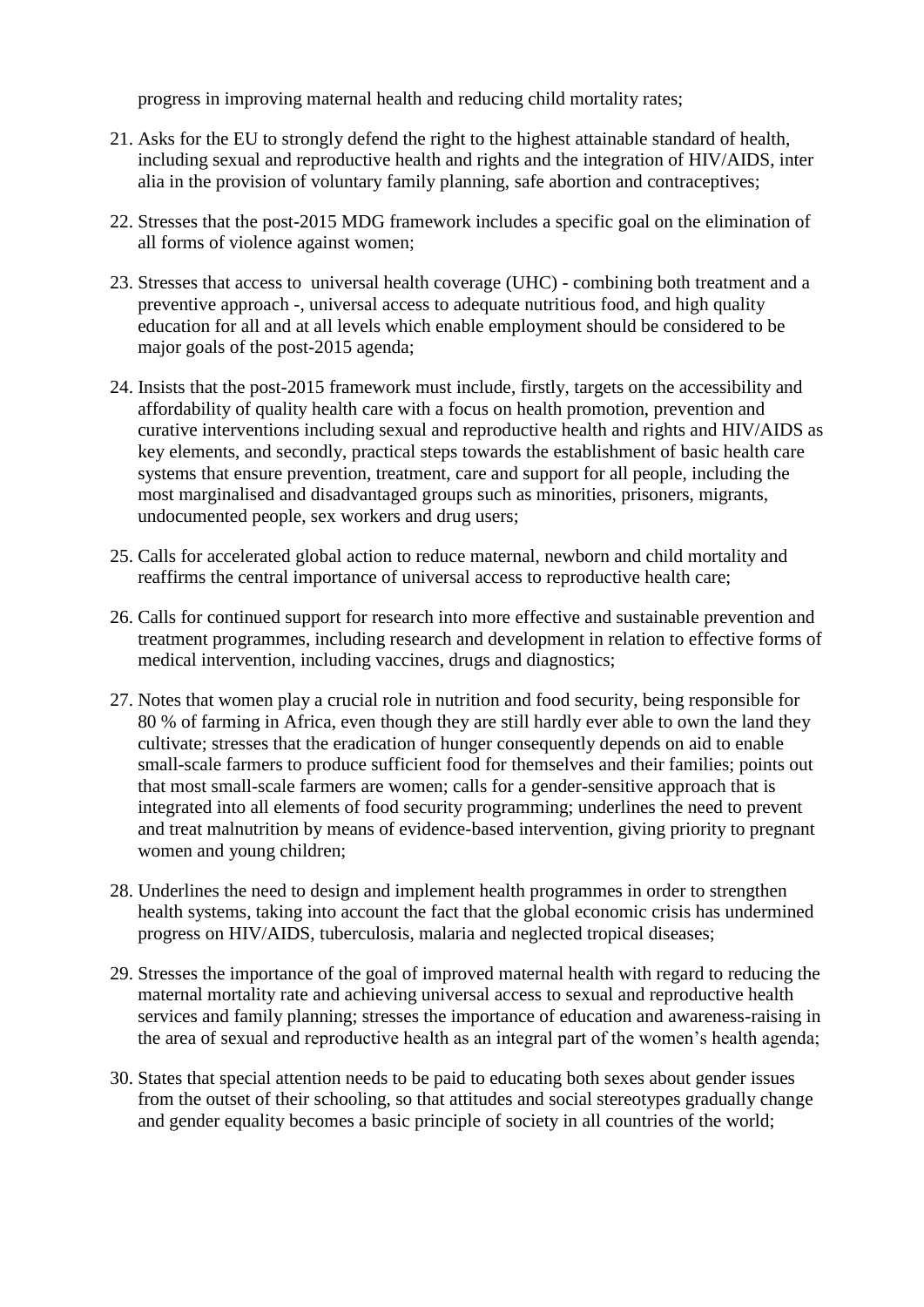- 31. Urges that the provision of EU humanitarian aid that contributes to the attainment of the MDGs and should effectively be excluded from the restrictions on humanitarian aid imposed by the USA or other donors, in particular by ensuring access to abortion for women and girls who are victims of rape in armed conflicts;
- 32. Recognises that decent work opportunities enable poor households to lift themselves out of poverty and are key vehicles for individuals and families to gain self-esteem, a sense of belonging to a community and a way to make a productive contribution; calls for full and productive employment and decent work to be a central goal of the post-2015 development agenda and calls for this goal to be supported through the implementation of well-designed national social protection floors for poverty reduction and resilience;
- 33. Maintains that health information and education are key elements in better public health;
- 34. Urges that special attention should also be paid to tackling non-communicable diseases, such as cancer;
- 35. Calls for the post-2015 MDG framework to advance women's empowerment and gender equality by closing gender gaps at all levels of education, with specific targets including universal access to and completion of quality education (at primary, secondary, and higher level) and vocational training within a youth-friendly job creation policy environment, the elimination of female illiteracy, and access to comprehensive sexuality education inside and outside school;

## *III.Good governance*

- 36. Stresses that the post-2015 sustainable development framework requires respect for the principle of democratic governance and human rights, effective, transparent and accountable institutions and partners at all levels and an empowered civil society that is systematically involved in the democratic process; insists that the framework must be driven by the key notions of participatory democracy and effective citizenship through the full and increased exercise of civic and political rights;
- 37. Calls on the EU to share its experience and expertise with developing countries, providing access to knowledge in relevant areas of sustainable development, especially capitalizing on the transition experience of the EU Member States;
- 38. Considers that the ongoing negotiations and debate must be structured so as to ensure that a clear commitment to democratic governance is reflected and pursued in the new development framework;
- 39. Underlines that climate change, the recent food price crisis and the global financial crisis can all be linked to the lack of adequate global governance; hence, stresses that global governance should be a key ingredient of the post-2015 development agenda;
- 40. Deplores the lack of coherence between institutions of global governance, in particular regarding the multilateral trade, finance and environmental architectures; considers that, while global governance deficits have led countries to seek regional solutions as a way to respond to region-specific development needs, such arrangements require coordination to avoid policy fragmentation and incoherence with multilateral regimes and international standards; more broadly, deems that action at the global level is required to supplement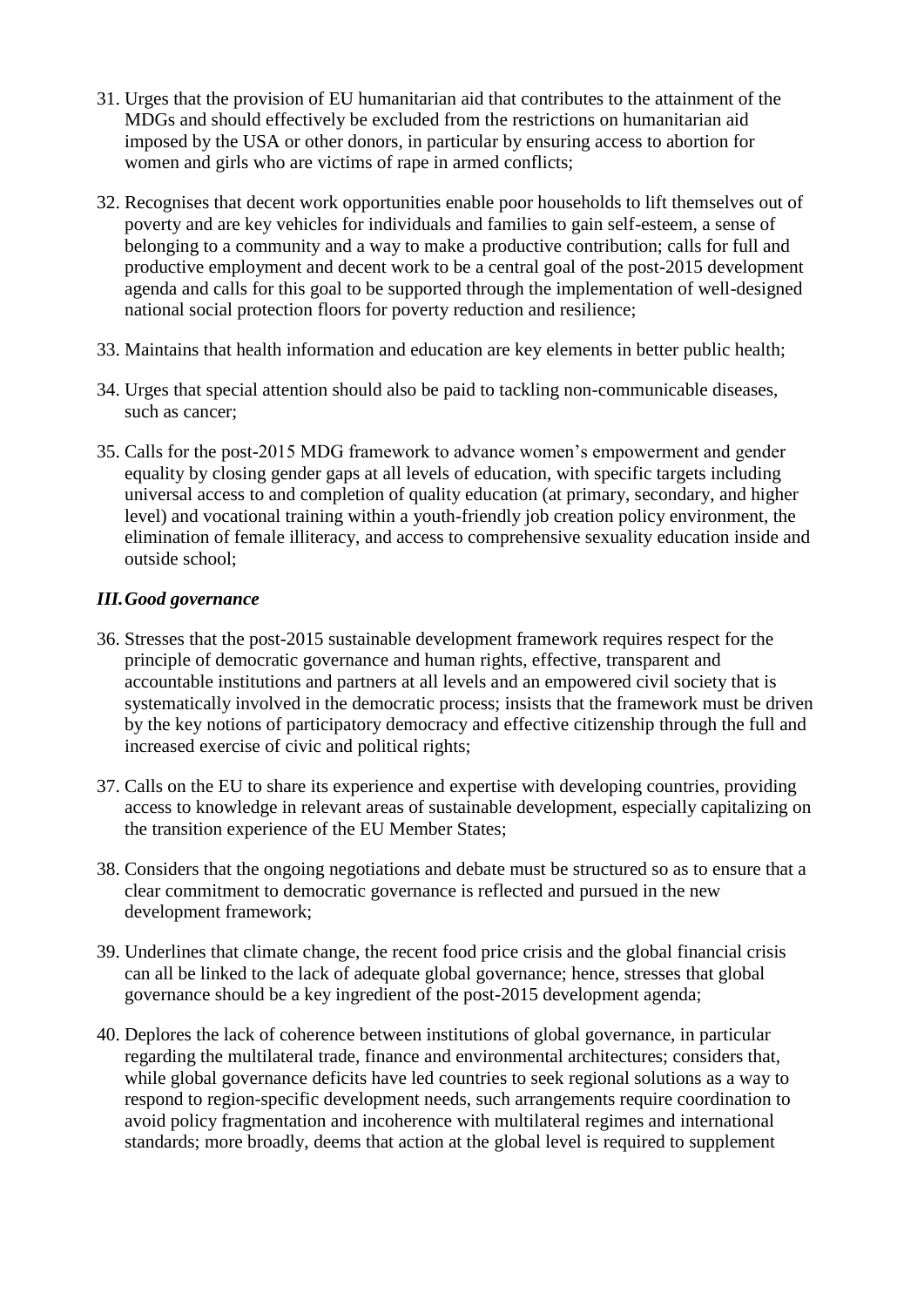national efforts;

- 41. Notes that, although the format of the MDG framework enabled the setting of concrete and time-bound goals and targets that could be monitored by statistically robust indicators, there is a lack of ownership of these goals; in this context, warns against imposing a one-size-fitsall approach and believes that global goals and targets must be tailored and adapted to national and regional contexts and initial conditions;
- 42. Points out that authorities at all levels play a crucial role in a sustainable development agenda by taking part in policy debates, translating commitments into legislation, holding governments accountable for their social, environmental and judicial policies, and building on the ownership principle;
- 43. Urges the international community to pay special attention to creating an enabling and participatory environment within which civil society organisations (CSOs), the private sector, philanthropic foundations and other independent development partners, as well as national parliaments and local authorities at a local, national and regional level are able to assume their responsibilities for framing policies and monitoring their implementation and thus play a proper role in the post-2015 framework;
- 44. Urges, furthermore, that young people, especially girls and young women, should be enabled to play a key role in the post-2015 framework, recalling that youth participation in governance can have broad benefits, including fostering democratic decision-making structures and processes and improving the well-being of young people and their communities;

## *Human rights-based approach*

- 45. Calls for human rights principles to underpin the post-2015 framework, which must address, in particular, issues of inequality, harmful traditional practices, discrimination, genderbased violence, participation and the empowerment of marginalised and disadvantaged people in society, with special attention being paid to the rights of young people, women, migrants, people living with HIV, people suffering caste-based discrimination, LGBTpersons and persons with disabilities;
- 46. Calls, in this connection, for a stand-alone goal to address the persistent inequalities facing women and girls, fostering the necessary political will, resources and ownership to create sustainable and effective action;
- 47. Stresses that the post-2015 UN development agenda must respond to a human-rights based approach, which encompasses social and economic rights, while also including civil and political rights related to peace and security, as well as the right to development;
- 48. Recommends the creation of an overarching equality goal;
- 49. Encourages the EU to support developing countries in building up their political will and in increasing efforts to improve the level of ratification and implementation of legal human rights instruments to prohibit discrimination or any legal, policy, or regulatory barriers and punitive provision based on age, gender, race, ethnicity, caste, culture, religion, belief, marital status, disability, HIV status, national origin, migration status, language skills, sexual orientation, gender identity or other factors or status; also encourages the EU to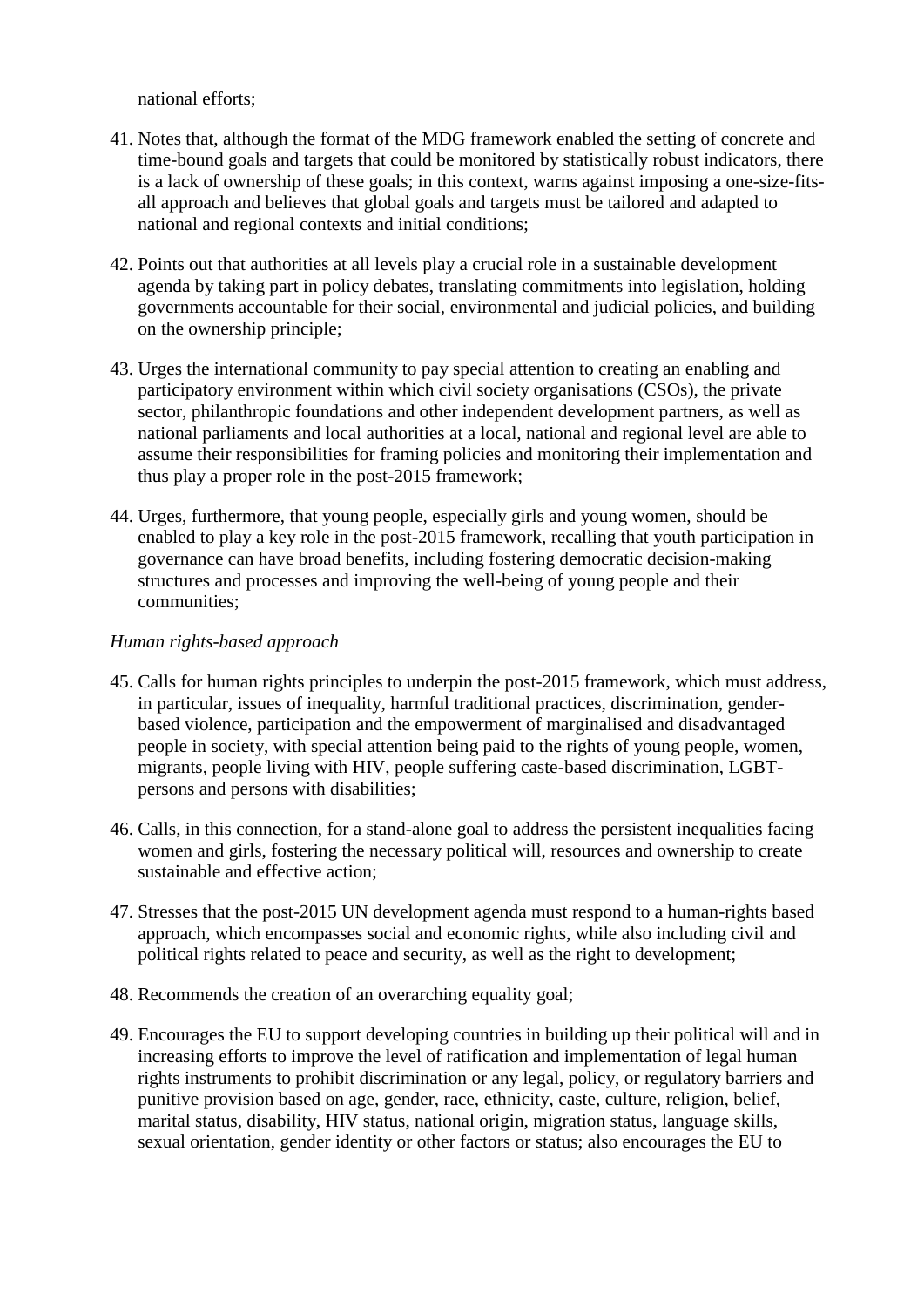support developing countries in introducing appropriate social protection floors;

50. Urges the ratification of the UN Convention on the Elimination of all Forms of Discrimination against Women by all countries in order to promote gender equality;

#### *Peace, security and development*

- 51. Stresses that armed conflict and post-conflict situations are some of the main obstacles to development and poverty reduction and threaten democracy; stresses equally that peace and security, development and human rights are interlinked and mutually reinforcing; therefore encourages the Union to use all relevant instruments such as the International Declaration of Human Rights or those provided in the framework of the Cotonou Agreement in order to strengthen conflict prevention;
- 52. Calls, in this connection, for the prioritisation of capacity building in conflict-affected and fragile states; takes the view that effective international partnerships, knowledge-sharing and capacity development methods based on the transition experience of EU Member States, building on the model of the New Deal for Engagement in Fragile States launched during the Fourth High-Level Forum on Aid Effectiveness in Busan, are necessary for the stabilisation and development of these states;
- 53. Calls on the EU to continue to be deeply engaged in fragile states, providing integrated responses linked to development policies, providing humanitarian relief and contributing to disaster risk reduction, conflict prevention and state building;
- 54. Considers that the post-2015 framework must reflect the peace building and state building (PBSB) goals agreed on in Busan;
- 55. Stresses that the prevention of violence and discrimination, especially sexual violence against girls and women, should be addressed in the post-2015 framework and that comprehensive protection systems accessible to all must be established or strengthened;

## *IV. Sustainability*

- 56. Calls on the EU to contribute, in an inclusive and transparent manner, to strengthening coherence between SDGs in the social and environmental spheres and post-2015 development goals;
- 57. Emphasises that the final result should be 'one development agenda', avoiding duplication of efforts and resources; underlines that, given the fact that environmental and development questions tend to be dealt with separately at global level, the EU should seek new ways to overcome this split and build bridges between these closely interlinked areas, including from an institutional point of view;
- 58. Emphasises that sustainability is an overriding challenge, where failure is likely to threaten all dimensions of human development; in particular, recognises the inseparable links between food, sustainable and secure access to energy, water, sustainable land use, efficient use of natural resources, the protection of marine and other ecosystems and biodiversity, deforestation and climate change mitigation, adaptation and disaster risk reduction, sustainable production and consumption, social inclusion and decent work in the antipoverty framework;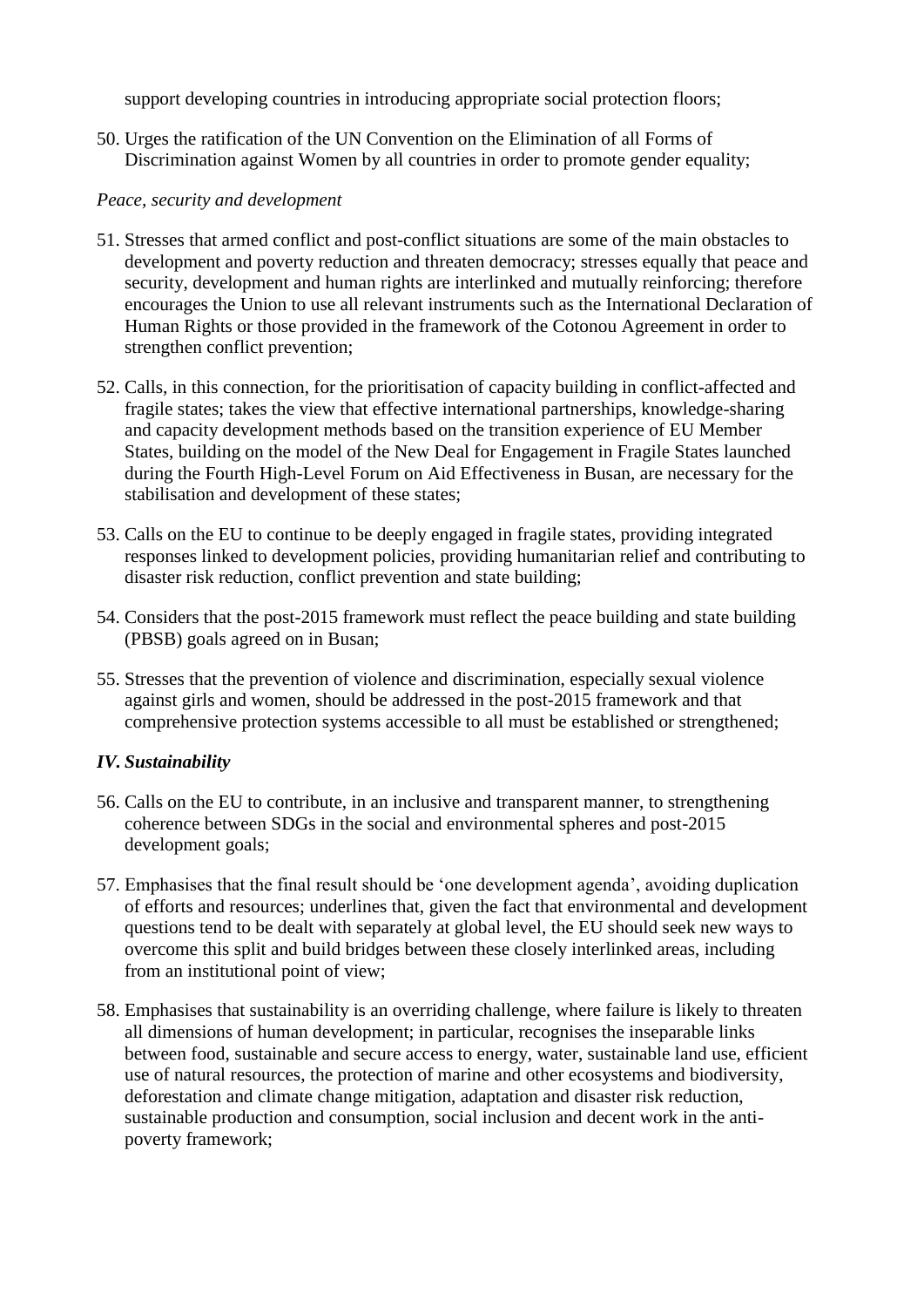- 59. Points out that universal access to safe drinking water and sanitation, as a horizontal basic social service to achieve all goals, and modern, reliable, affordable, climate-friendly and sustainable energy services for all is a key driver of poverty eradication and inclusive sustainable growth;
- 60. Underlines that energy security requires an implementation of strategies based on the diversification of sources, including solar energy, protection of ecosystems and natural resources, reduction of disaster risks, integrated water resource management, and improvement of markets, infrastructure and regulatory measures;
- 61. Also calls for concrete action in the promotion and development of healthy marine ecosystems, sustainable fisheries and sustainable aquaculture, which might have an important role in food security and nutrition and sustainable agriculture;
- 62. Stresses how important it is that the differentiation principle enshrined in the new development agenda is implemented properly; urges the emerging countries to assume their responsibility in redistributing revenue between their citizens through the state budget in order to close the poverty gap;

## *V. Towards an EU position on the post-2015 development framework*

## *Financing the post-2015 MDGs*

- 63. Recalls the commitment made to allocate 0,7 % of gross national income to official development assistance (ODA) by 2015; stresses that this level has to be maintained in a future framework and calls on all Member States to introduce this through binding legislation and to adopt multiannual budget timetables in order to reach the target;
- 64. Emphasises the importance of having an EU budget that is capable of meeting the challenges facing it, especially in times of crisis and particularly in terms of financing for development; in this regard and in order for the EU budget to no longer be hostage to the single question of the level of payment appropriations, calls for the creation of own resources, such as a financial transaction tax, a share of which should go to Heading IV of the EU budget;
- 65. Insists that funding to fight and adapt to the effects of climate change be genuinely additional to existing commitments; calls on the EU, therefore, to propose that financing sources other than ODA be made available for climate finance, allowing post-2015 discussions to clarify the roles of ODA and adaptation finance in sustainable poverty eradication;
- 66. Calls on the Commission to boost discussions with all stakeholders on financing mechanisms in order to fulfil financial needs in a post-2015 development landscape;
- 67. Recalls that, during the 2012 UN Development Cooperation Forum, the need for greater coordination rather than competition between different aid mechanisms and donors, was clearly highlighted; calls on the EU to promote an aid effectiveness agenda as the EU and its Member States have a joint responsibility to reduce aid fragmentation;

#### *Innovative financing mechanisms*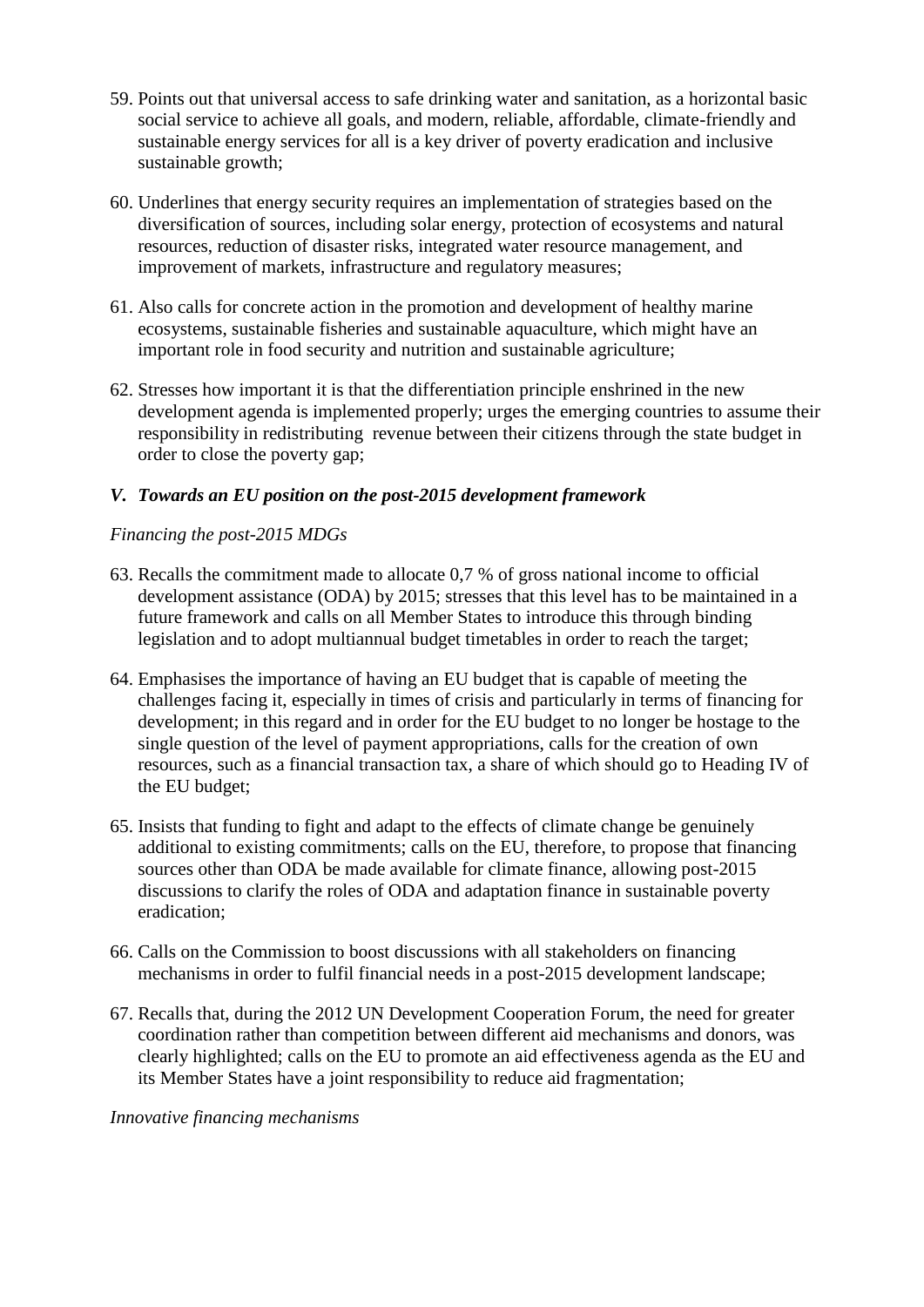- 68. Calls on the Commission to continue to work together with other donors at global level on developing further innovative financial mechanisms for development as those, together with new partnerships, will play a crucial role in a new development landscape, complementing other sources and compromises on financing for sustainable development; reminds EU Member States that have agreed to establish the financial transaction tax to devote part of those funds to sustainable development and the fight against climate change;
- 69. Points out that the EU should promote an integrated and complementary approach to financing, including through public-private partnerships;
- 70. Calls on the EU to encourage social, ethical and environmentally-friendly public procurement at the international level as a tool for implementation of the post-2015 framework;
- 71. Calls on the EU to properly evaluate the mechanism of blending loans and grants particularly in terms of development and financial additionality, transparency and accountability, local ownership and debt risk - before continuing to develop blending loans and grants to boost financial resources for development and to promote microcredit; calls on the Commission to publish guidelines and precise criteria that are based on harmonised poverty reduction strategies and that have a clear sustainable development impact when these new arrangements are implemented;

#### *Strengthening domestic revenue through effective taxation and the fight against corruption*

- 72. Reiterates its call to make combating corruption, money laundering, tax havens, illicit flows of capital and harmful tax structures an overriding priority of the EU's agenda in international finance and development institutions so as to enable developing countries to raise domestic revenues;
- 73. Stresses the urgent need for increased domestic resource mobilisation and therefore calls on the EU and the international community to increase their support to developing countries when it comes to establishing effective fiscal policy and a sustainable tax base, as well as strengthening the capacity, skills and qualifications of their administrations with a view to tackling illicit financial flows, tax avoidance, tax evasion and fraud and improving the collection of taxes;
- 74. Recalls that the quality of financial reporting is crucial to combat tax evasion effectively; hence, underlines the importance of full transparency in corporate reporting of profits and taxes paid, especially by - but not limited to - companies involved in the exploitation of natural resources; therefore asks the Commission to promote the inclusion of a requirement within the International Financial Reporting Standard of the International Accounting Standards Board that multinational corporations report their income and tax paid on a country-by-country basis; recalls that this request is consistent with the need to improve the corporate social responsibility of multinational enterprises;

#### *Monitoring mechanisms and indicators*

- 75. Stresses the urgent need to move to an appropriate mix of quantitative and qualitative measurements for development;
- 76. Points out that a new set of indicators other than GDP is necessary in order to achieve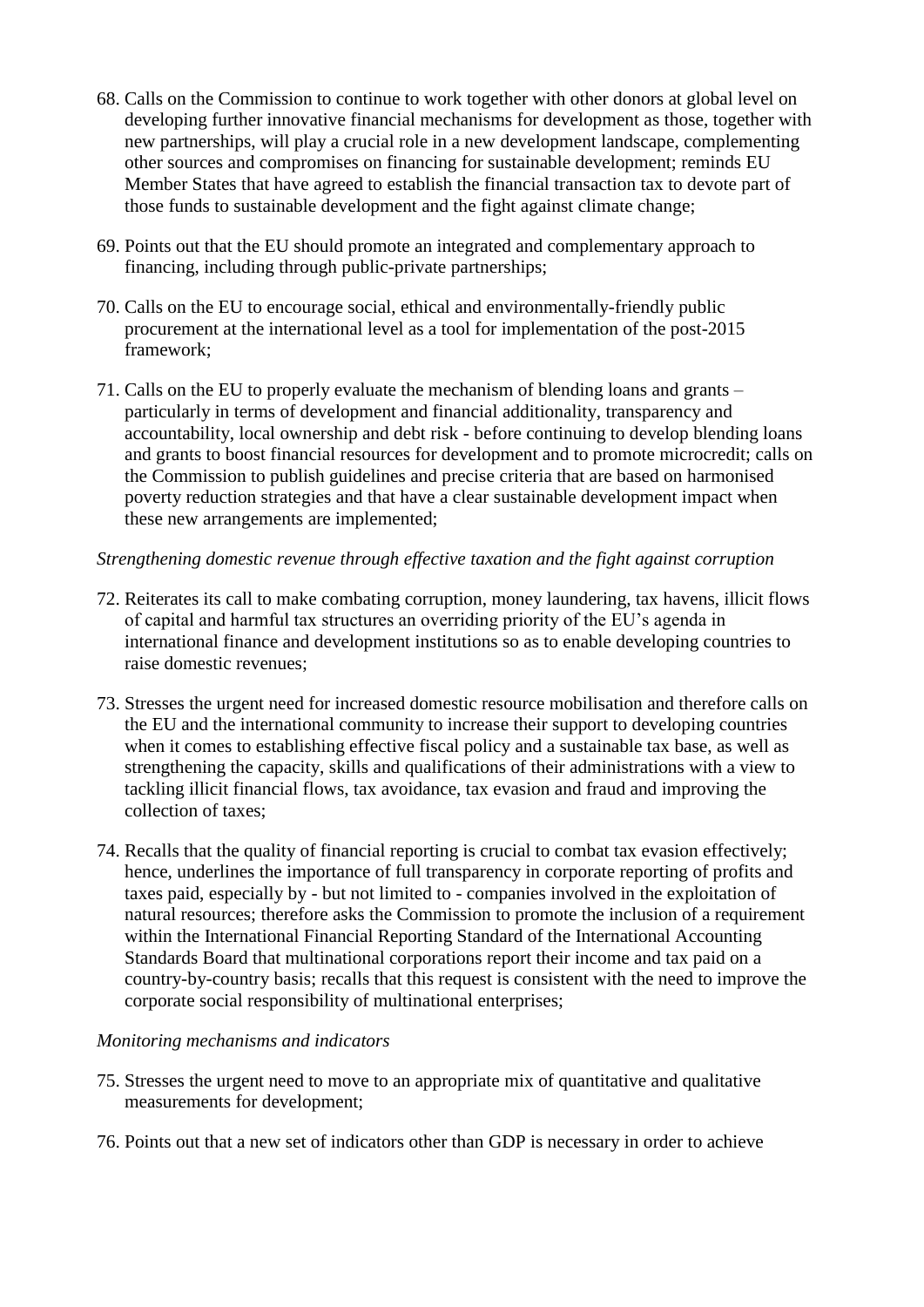prosperity and development and overcome new social and environmental challenges, and should therefore include indicators such as the human development index, the poverty headcount ratio, the poverty gap index, and the Income Gini coefficient;

- 77. Points out that clear and measurable indicators, including outputs and outcomes, are crucial for monitoring and reporting on progress achieved in respect of areas such as poverty eradication and economic and social development, and should include gender equality, employment, social protection (e.g. access to health care and pensions, protection against the risks of unemployment, and protection against the special livelihood deprivation of women, children and the elderly), disability, migration and minority status;
- 78. Calls on the EU to develop relevant baselines, indicators and targets for measuring the impact of PCD;

#### *Private sector*

- 79. Stresses the need to implement the UN Guiding Principles on Business and Human Rights; against this background, calls on all countries to establish a genuine business regulatory framework, promotion of full and productive employment and decent work, respect for human rights, including ILO standards, transparency and social and environmental standards;
- 80. Considers that the principal aim of support to the private sector should be to lift people in developing countries out of poverty and help strengthen the private sector in developing countries, given that failure to do so would result in unbalanced development and growth;
- 81. Urges EU-based companies with production facilities in developing countries to comply with their obligations to respect human rights and freedoms, social and environmental standards, gender equality, core labour standards, international agreements and payment of taxes in a transparent manner;
- 82. Points out the importance of protecting private property in order to enhance an investment environment and the rule of law;
- 83. Stresses that, although the private sector plays a crucial role in the economy, it is the main responsibility of the state to provide basic quality services to its citizens, and therefore contribute to fighting poverty;
- 84. Stresses that those in the public and private sectors must find new ways to combine their interests, capacities and efforts in order to contribute to the attainment of the post-2015 agenda;
- 85. Underlines that economic growth and development should be sustainable, inclusive and contribute to strengthening production capacities, decent job creation and social inclusion for all in order to enable developing countries to transform their economies; calls for the establishment of nationally-defined social protection floors in developing countries and for an end to all forms of child labour;
- 86. Points out that Fair Trade is a trading partnership based on dialogue, transparency and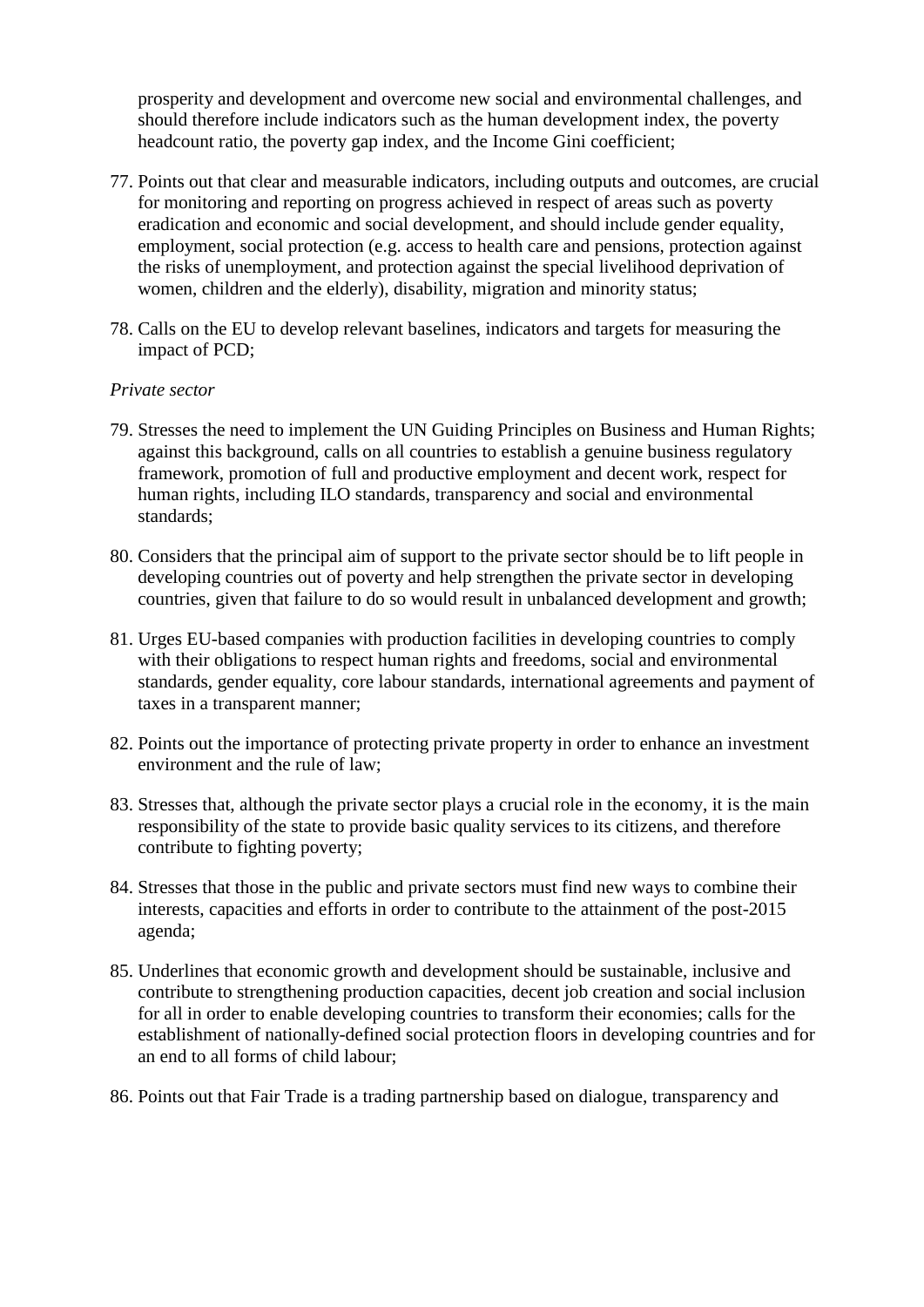respect that seeks greater equity in international trade<sup>1</sup>; takes the view that Fair Trade is an example of a successful partnership, involving many stakeholders around the world and at different stages along a supply chain, that ensures market access for disadvantaged producers, guarantees sustainable livelihoods, respects labour standards, phases out child labour and encourages environmentally sustainable farming and production practices;

#### *Policy Coherence for Development (PCD) and coordination among donors*

- 87. Calls on the EU, whilst ensuring that PCD is firmly incorporated into the post-2015 framework, to continue to pay particular attention to the following priority areas: trade and finance, health and education, climate change, natural resources, agriculture, fisheries, health care, nutrition and food security, migration, energy, peace and security policies, and human rights;
- 88. Points out that trade can be a fundamental driver of poverty reduction, leading to greater equity and transparency and promoting sustainable human development and economic growth; urges the EU, in this respect, to ensure that its trade policy is coherent with the EU's development goals;
- 89. Takes the view that, while the MDGs have certainly been a success in shining a brighter spotlight on development aid, a mere focus on aid is too narrow; considers that a new approach is needed that embraces global governance, with a strong focus on policy coherence for development and the provision of global public goods;
- 90. Believes that a post-2015 agenda for development needs to identify essential global public goods, set how they are financed and specify which global institutions can be held accountable for their provision;
- 91. Takes the view that PCD should move beyond a "do no harm" perspective, both in Europe and beyond, towards a more integrated approach where international trade, the environment and international financial architecture are understood as global public policies that help to enhance global development objectives; supports, in this context, the idea of establishing a Global Economic Council in the context of the United Nations System;
- 92. Points out that PCD can only achieve real and effective results by means of a collective effort and the active involvement of developed and developing countries, emerging economies and international organisations;
- 93. Stresses that the future development framework should contain a reference to aid and the concept of 'development effectiveness'; in particular, takes the view that turning "aid effectiveness" into a "development effectiveness" agenda implies a combination of development aid, assistance for the provision of global public goods and adaptation of existing global governance structures in order to increase their capacity to respond to global challenges;
- 94. Urges the EU to act as a driving force, ensuring complementarity and division of labour within the development process in an inclusive and transparent manner, including through an increased use of joint programming;

 $\overline{a}$ 

<sup>&</sup>lt;sup>1</sup> As defined in the Charter of Fair Trade Principles by the World Fair Trade Organisation.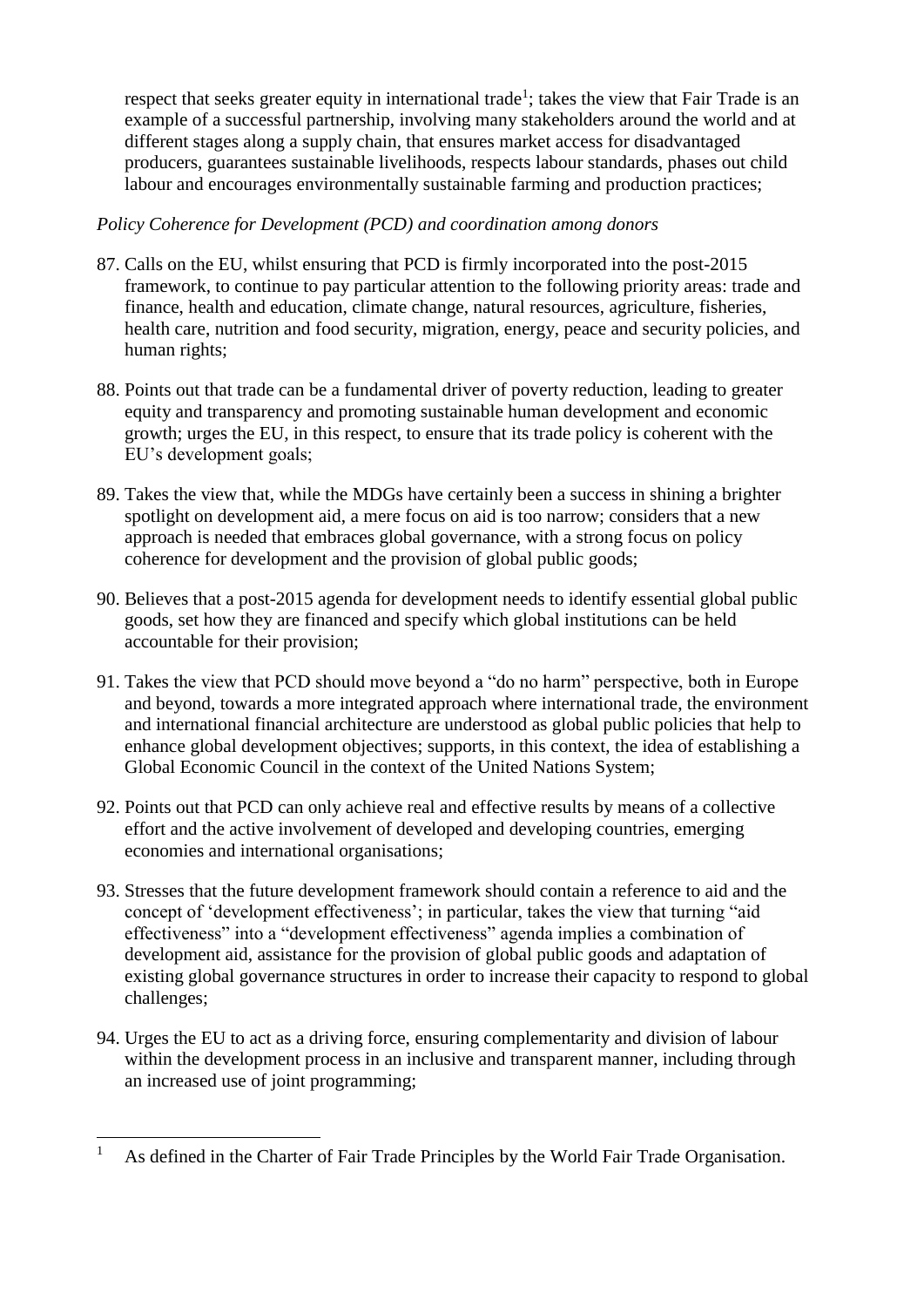#### *Comprehensive guidance towards a post-2015 development framework*

- 95. Welcomes the ambitious and engaging Commission communication of 27 February 2013 entitled "A decent life for all";
- 96. Stresses that the following principles should be taken into consideration in defining a coherent EU position with a view to the negotiation of a new development framework:
	- (a) the architecture of the post-2015 development agenda should reflect new global, regional, national and local realities and challenges;
	- (b) the definition of the future agenda must be guided by the full participation and ownership of the developing and middle-income countries, while the new responsibilities and burdens generated need to be equally but justly shared between all countries;
	- (c) the future agenda should be ambitious, universal, global in nature, multidimensional and flexible, with targets tailored to each country which are simple, concise, action-oriented, easy to communicate, and adapted to local, national and regional contexts with a limited number of concrete targets and measurable goals;
	- (d) it is essential to respect the principles of mutual responsibility, accountability, transparency, democracy, human rights, ownership, good governance, the rule of law, peace and security, equity and justice, and gender equality and ensure that they are mainstreamed in the future agenda;
	- (e) the success of future goals is determined by the ability of all developing countries to fulfil their responsibility for the well-being of their citizens, lift the most vulnerable people out of poverty, fight inequality and at the same time uphold human rights principles;
	- (f) particular attention should be devoted to accelerating gender equality and the empowerment of girls and women at all levels of society;
	- (g) points out that the new framework should bring together the economic, social and environmental dimensions of sustainable development;
	- (h) it is indispensable to mobilise all possible financial resources and innovative financing mechanisms for development, paying particular attention to:
		- (i) the fight against corruption, tax havens, tax evasion and avoidance and illicit capital flows:
		- (ii) the responsibilities of emerging economies in the development agenda, also encouraging south-south and triangular cooperation;
		- (iii) the improvement of monitoring mechanisms;
		- (iv) ODA; and
		- (v) PCD;